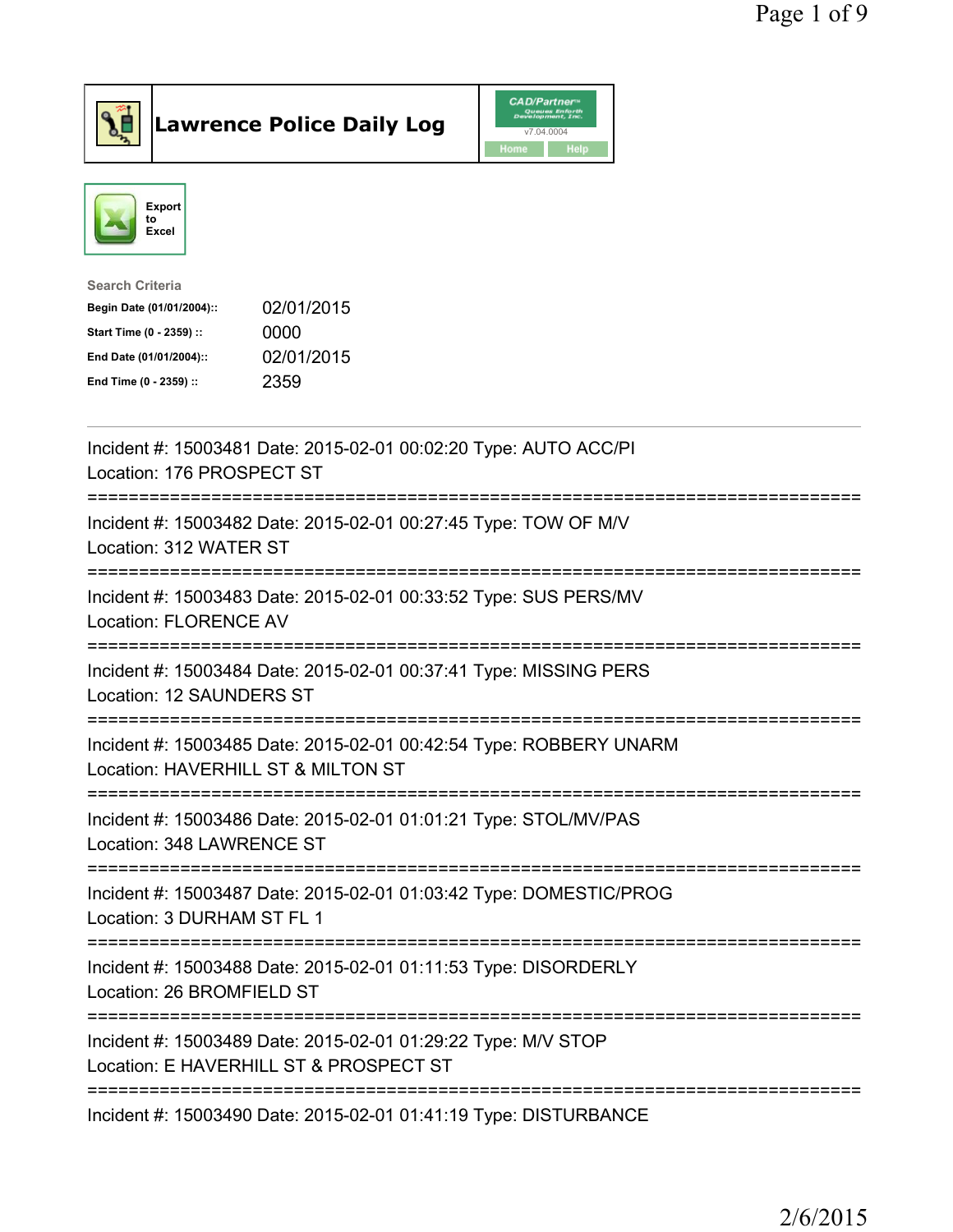| Location: HOWARD ST & PLATT ST                                                                                                                       |
|------------------------------------------------------------------------------------------------------------------------------------------------------|
| Incident #: 15003491 Date: 2015-02-01 01:44:20 Type: DISTURBANCE<br>Location: 77 BERKELEY ST                                                         |
| Incident #: 15003492 Date: 2015-02-01 02:03:10 Type: M/V STOP<br>Location: KINGSTON ST & S BROADWAY                                                  |
| Incident #: 15003493 Date: 2015-02-01 02:07:29 Type: NOISE ORD<br>Location: 35 RESERVOIR ST FL 2<br>================================                 |
| Incident #: 15003494 Date: 2015-02-01 02:15:17 Type: LARCENY/ATTMEPT<br>Location: 66 OSGOOD ST                                                       |
| ===================================<br>Incident #: 15003495 Date: 2015-02-01 02:23:52 Type: TOW OF M/V<br>Location: TRESPASS TOW / 100 HAWTHORNE WAY |
| Incident #: 15003496 Date: 2015-02-01 02:35:35 Type: M/V STOP<br>Location: HEMLOCK ST & LAWRENCE ST                                                  |
| Incident #: 15003497 Date: 2015-02-01 02:37:22 Type: AUTO ACC/UNK PI<br>Location: WINTHROP AV                                                        |
| Incident #: 15003498 Date: 2015-02-01 02:40:45 Type: NOISE ORD<br>Location: 35 RESERVOIR ST                                                          |
| Incident #: 15003499 Date: 2015-02-01 02:47:55 Type: NOISE ORD<br>Location: 29 ALDER ST FL 2                                                         |
| ;===================================<br>Incident #: 15003500 Date: 2015-02-01 02:48:23 Type: SHOTS FIRED<br>Location: 77 SHAWSHEEN RD                |
| Incident #: 15003501 Date: 2015-02-01 02:48:30 Type: DISORDERLY<br>Location: 28 MIDLAND ST                                                           |
| Incident #: 15003502 Date: 2015-02-01 02:50:39 Type: GANG<br>Location: 429 HOWARD ST                                                                 |
| Incident #: 15003503 Date: 2015-02-01 02:59:44 Type: ALARMS<br>Location: 1 MARKET ST                                                                 |
| Incident #: 15003504 Date: 2015-02-01 03:17:20 Type: SUS PERS/MV<br>Location: 14 WESTCHESTER DR                                                      |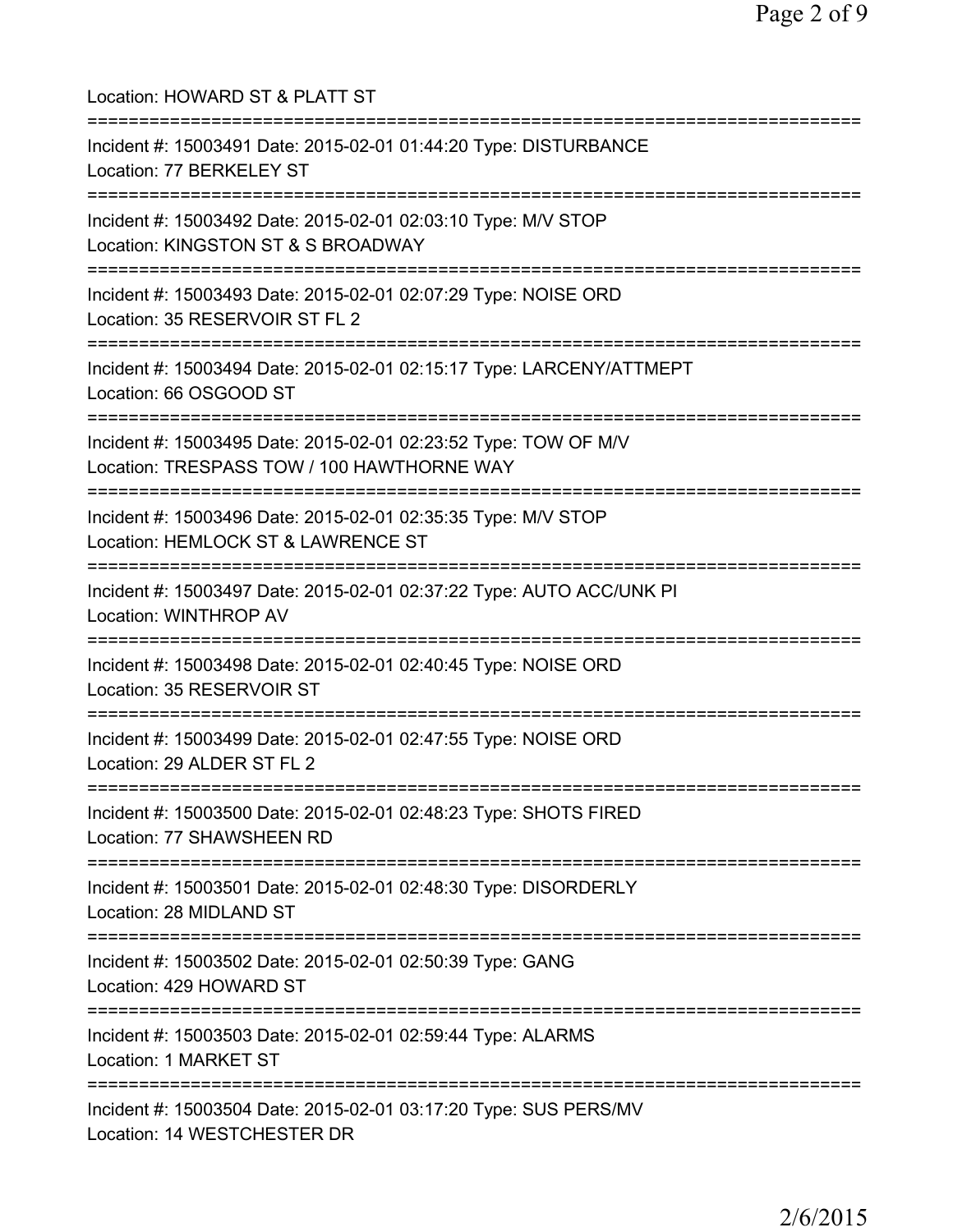| =======================                                                                                            |
|--------------------------------------------------------------------------------------------------------------------|
| Incident #: 15003505 Date: 2015-02-01 03:45:59 Type: NOISE ORD<br>Location: 91 BELKNAP ST<br>:==================   |
| Incident #: 15003507 Date: 2015-02-01 04:09:40 Type: NOISE ORD<br>Location: 233 HAMPSHIRE ST FL 2                  |
| Incident #: 15003506 Date: 2015-02-01 04:09:59 Type: NOISE ORD<br>Location: 20 ATKINSON ST FL 1                    |
| Incident #: 15003508 Date: 2015-02-01 04:12:19 Type: NOISE ORD<br>Location: 52 BROOKFIELD ST                       |
| Incident #: 15003509 Date: 2015-02-01 04:28:52 Type: SUS PERS/MV<br>Location: 29 DRACUT ST                         |
| Incident #: 15003510 Date: 2015-02-01 04:45:22 Type: HIT & RUN M/V<br>Location: 3 JOHN ST                          |
| Incident #: 15003511 Date: 2015-02-01 05:03:48 Type: MV/BLOCKING<br>Location: 104 TREMONT ST<br>================== |
| Incident #: 15003512 Date: 2015-02-01 06:06:32 Type: AUTO ACC/UNK PI<br>Location: 38 WOODLAND ST<br>-------------  |
| Incident #: 15003513 Date: 2015-02-01 06:18:10 Type: AUTO ACC/UNK PI<br>Location: S UNION ST & WINTHROP AV         |
| Incident #: 15003514 Date: 2015-02-01 06:49:37 Type: ALARMS<br>Location: 67 WINTHROP AV                            |
| Incident #: 15003515 Date: 2015-02-01 07:26:12 Type: AUTO ACC/UNK PI<br>Location: 130 BENNINGTON ST                |
| Incident #: 15003516 Date: 2015-02-01 07:36:59 Type: HIT & RUN M/V<br>Location: 12 BENNINGTON ST                   |
| Incident #: 15003517 Date: 2015-02-01 07:59:30 Type: ALARM/BURG<br>Location: 77 WINTHROP AV                        |
| Incident #: 15003518 Date: 2015-02-01 08:24:41 Type: ALARMS<br>Location: 25 MARSTON ST                             |
|                                                                                                                    |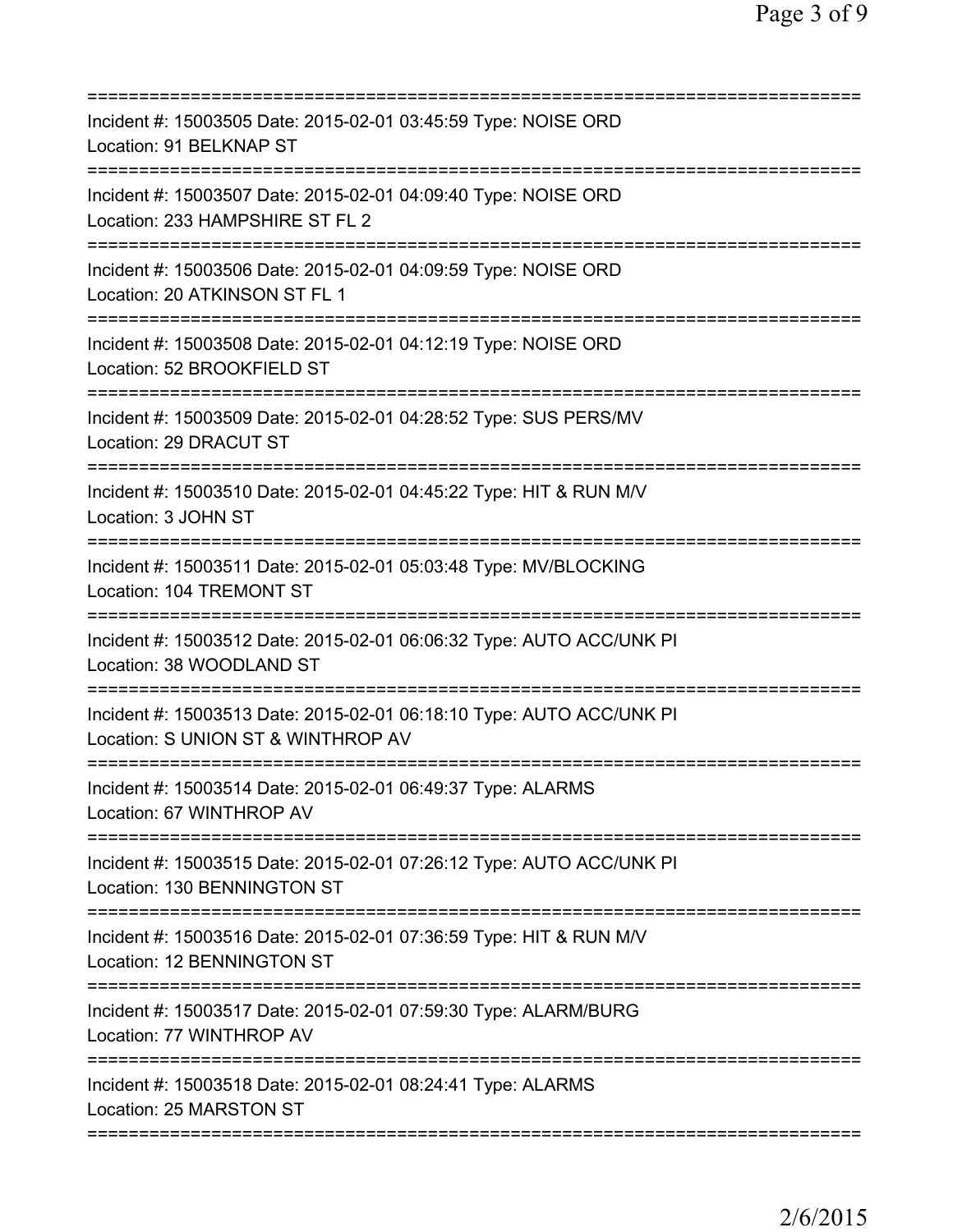| Incident #: 15003519 Date: 2015-02-01 08:52:44 Type: ALARMS<br>Location: 77 WINTHROP AV                                                                        |
|----------------------------------------------------------------------------------------------------------------------------------------------------------------|
| Incident #: 15003520 Date: 2015-02-01 09:00:03 Type: A&B PAST<br>Location: 91 SUMMER ST                                                                        |
| Incident #: 15003521 Date: 2015-02-01 09:35:02 Type: SUS PERS/MV<br>Location: BROADWAY & LOWELL ST                                                             |
| Incident #: 15003522 Date: 2015-02-01 09:41:14 Type: SUS PERS/MV<br>Location: ESSEX ST & FRANKLIN ST                                                           |
| Incident #: 15003523 Date: 2015-02-01 09:47:01 Type: ALARM/BURG<br>Location: 139 FRANKLIN ST                                                                   |
| Incident #: 15003524 Date: 2015-02-01 10:00:18 Type: A&B PROG<br>Location: 50 S BROADWAY                                                                       |
| Incident #: 15003525 Date: 2015-02-01 10:16:56 Type: M/V STOP<br>Location: 300 HAMPSHIRE ST                                                                    |
| Incident #: 15003526 Date: 2015-02-01 10:24:44 Type: HIT & RUN M/V<br>Location: 41 MECHANIC ST                                                                 |
| Incident #: 15003527 Date: 2015-02-01 10:36:31 Type: HIT & RUN M/V<br>Location: 455 ESSEX ST                                                                   |
| Incident #: 15003529 Date: 2015-02-01 10:53:23 Type: MV/BLOCKING<br>Location: 7 GREENWOOD ST                                                                   |
| =====================================<br>=========================<br>Incident #: 15003528 Date: 2015-02-01 10:53:29 Type: M/V STOP<br>Location: 130 COMMON ST |
| ===============================<br>Incident #: 15003530 Date: 2015-02-01 10:54:38 Type: HIT & RUN M/V<br>Location: 42 SHATTUCK ST                              |
| Incident #: 15003531 Date: 2015-02-01 10:55:40 Type: SUS PERS/MV<br>Location: 36 WOODLAND ST                                                                   |
| Incident #: 15003532 Date: 2015-02-01 11:08:36 Type: MV/BLOCKING<br>Location: 205 BROADWAY                                                                     |
| Incident #: 15003533 Date: 2015-02-01 11:11:12 Type: MV/BLOCKING                                                                                               |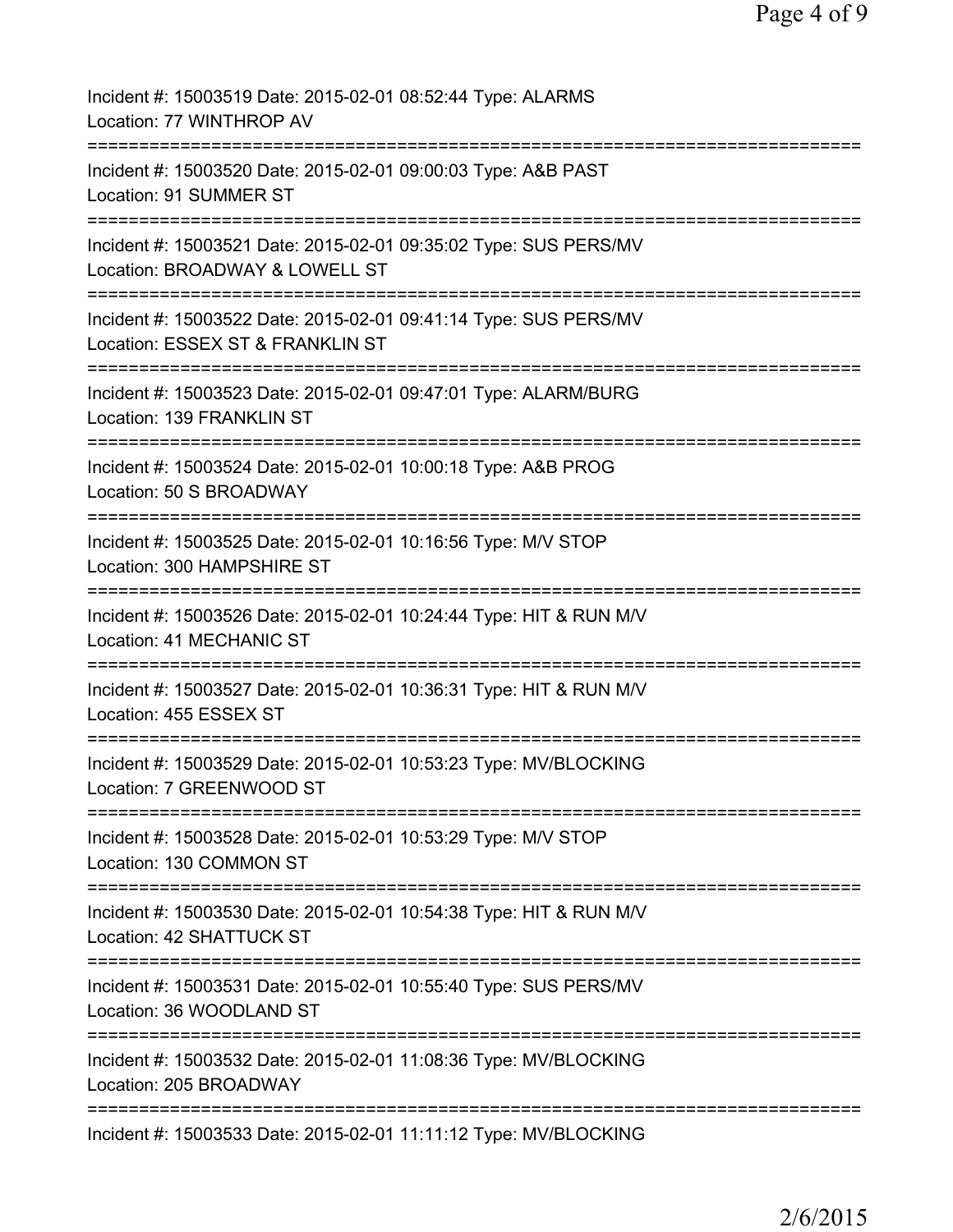| Location: 231 BROADWAY<br>===================================                                                                        |
|--------------------------------------------------------------------------------------------------------------------------------------|
| Incident #: 15003534 Date: 2015-02-01 11:23:54 Type: STOL/MV/PAS<br><b>Location: COMMON ST</b><br>================================   |
| Incident #: 15003535 Date: 2015-02-01 11:43:29 Type: TOW OF M/V<br>Location: 100 GREENWOOD ST<br>=================================== |
| Incident #: 15003536 Date: 2015-02-01 11:56:49 Type: M/V STOP<br>Location: ANDOVER ST & S UNION ST                                   |
| Incident #: 15003537 Date: 2015-02-01 12:06:31 Type: MV/BLOCKING<br>Location: 33 SPRINGFIELD ST                                      |
| Incident #: 15003538 Date: 2015-02-01 12:15:01 Type: M/V STOP<br>Location: 41 BROMFIELD ST                                           |
| Incident #: 15003540 Date: 2015-02-01 12:24:40 Type: DISTURBANCE<br>Location: 56 SPRINGFIELD ST FL 2NDFL                             |
| Incident #: 15003539 Date: 2015-02-01 12:25:19 Type: TOW OF M/V<br>Location: 45 BROADWAY                                             |
| Incident #: 15003541 Date: 2015-02-01 12:33:10 Type: M/V STOP<br>Location: 50 SAUNDERS ST                                            |
| Incident #: 15003542 Date: 2015-02-01 12:46:44 Type: RECOV/STOL/MV<br>Location: HAFFNERS CAR WASH / 330 S BROADWAY                   |
| Incident #: 15003543 Date: 2015-02-01 13:02:15 Type: ALARM/BURG<br>Location: WEATHERBEE SCHOOL / 75 NEWTON ST                        |
| Incident #: 15003544 Date: 2015-02-01 13:07:03 Type: TOW OF M/V<br>Location: 93 MAY ST                                               |
| Incident #: 15003545 Date: 2015-02-01 13:09:06 Type: AUTO ACC/NO PI<br>Location: 4 INMAN ST                                          |
| Incident #: 15003546 Date: 2015-02-01 13:31:41 Type: SUS PERS/MV<br>Location: BARNARD RD & MARIE LN                                  |
| Incident #: 15003548 Date: 2015-02-01 13:36:28 Type: ANIMAL COMPL<br>Location: 19 SPRINGFIELD ST                                     |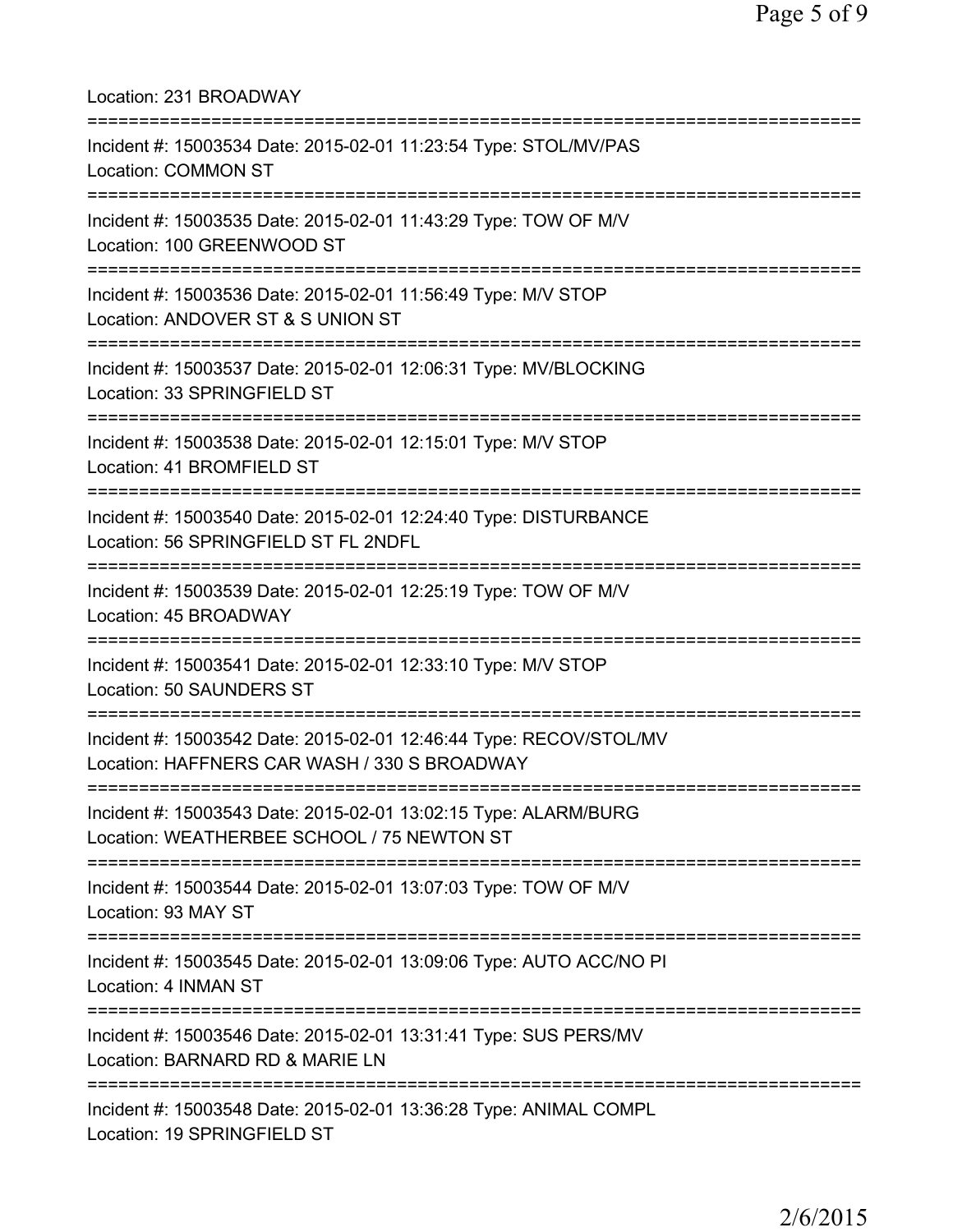| =========================                                                                                                                                             |
|-----------------------------------------------------------------------------------------------------------------------------------------------------------------------|
| Incident #: 15003547 Date: 2015-02-01 13:38:20 Type: MV/BLOCKING<br>Location: ERVING AV & MYRTLE CT<br>==================<br>====================<br>:=============== |
| Incident #: 15003549 Date: 2015-02-01 13:39:15 Type: INVEST CONT<br>Location: 303 PROSPECT ST                                                                         |
| Incident #: 15003550 Date: 2015-02-01 13:41:40 Type: ALARM/BURG<br>Location: 2 APPLETON ST                                                                            |
| Incident #: 15003551 Date: 2015-02-01 13:44:22 Type: CK WELL BEING<br>Location: ESSEX ST & PROJECTS                                                                   |
| Incident #: 15003552 Date: 2015-02-01 13:48:14 Type: WOMAN DOWN<br>Location: MAY ST & RESERVOIR ST                                                                    |
| Incident #: 15003553 Date: 2015-02-01 13:49:28 Type: AUTO ACC/NO PI<br>Location: WALGREENS / 135 BROADWAY                                                             |
| Incident #: 15003554 Date: 2015-02-01 13:52:58 Type: KEEP PEACE<br>Location: 28 BYRON AV FL 2<br>===============                                                      |
| Incident #: 15003555 Date: 2015-02-01 14:34:13 Type: ALARM/BURG<br>Location: LAWRENCE FAMILY DEVELOPMENT / 34 WEST ST                                                 |
| Incident #: 15003556 Date: 2015-02-01 14:38:10 Type: M/V STOP<br>Location: ACTON ST & BROADWAY                                                                        |
| Incident #: 15003557 Date: 2015-02-01 14:45:37 Type: KEEP PEACE<br>Location: 8 LEXINGTON ST                                                                           |
| Incident #: 15003558 Date: 2015-02-01 14:49:30 Type: A&B PROG<br>Location: 5 JACKSON CT                                                                               |
| Incident #: 15003559 Date: 2015-02-01 14:51:02 Type: LOST PROPERTY<br>Location: 200 MERRIMACK STREET                                                                  |
| Incident #: 15003560 Date: 2015-02-01 15:07:28 Type: MV/BLOCKING<br>Location: 17 ROYAL ST                                                                             |
| Incident #: 15003561 Date: 2015-02-01 15:14:07 Type: M/V STOP<br>Location: 50 PARK ST                                                                                 |
|                                                                                                                                                                       |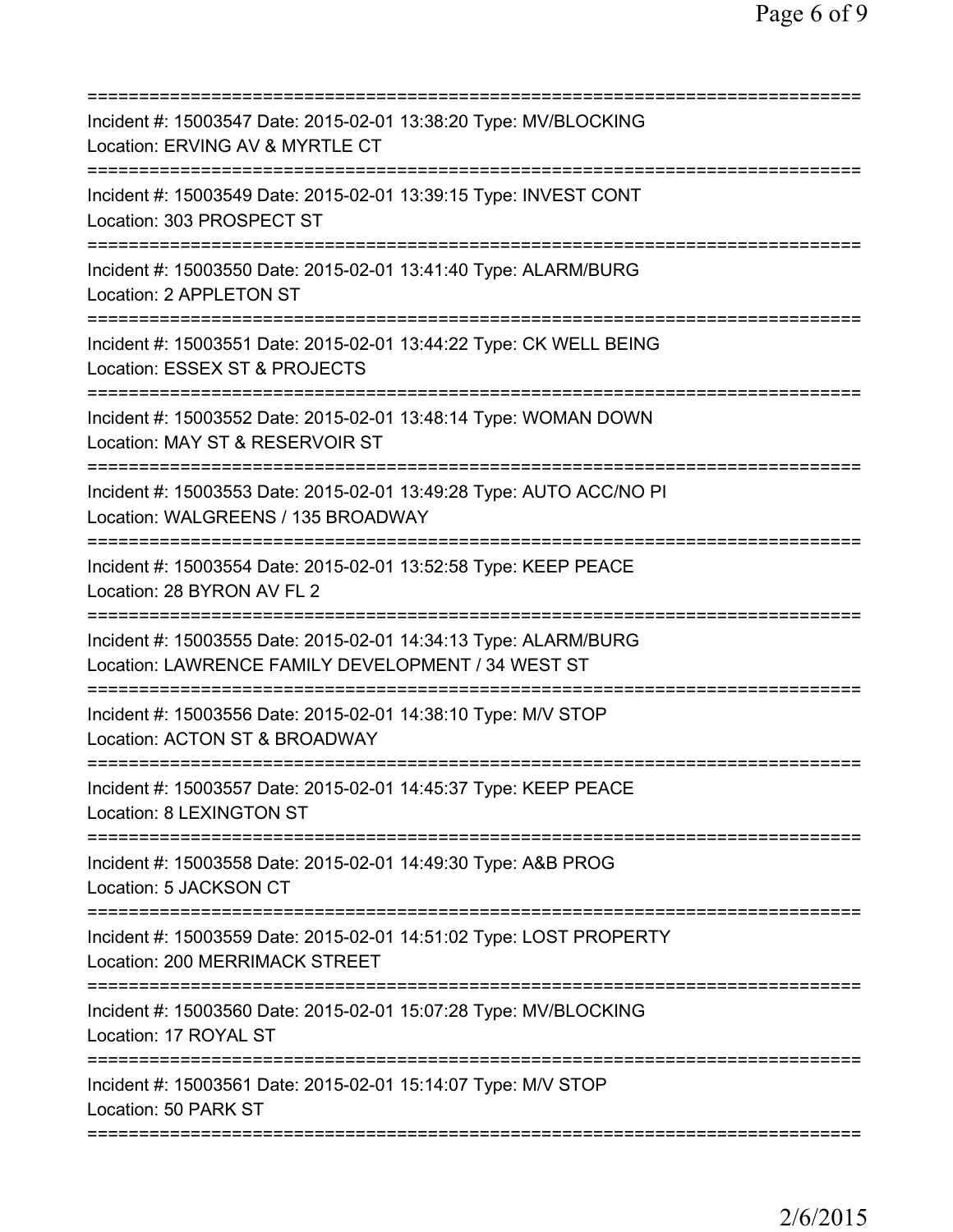| Incident #: 15003562 Date: 2015-02-01 15:16:22 Type: LOST PROPERTY<br><b>Location: LAWRENCE ST</b>                                          |
|---------------------------------------------------------------------------------------------------------------------------------------------|
| Incident #: 15003563 Date: 2015-02-01 15:23:36 Type: M/V STOP<br>Location: ABBOTT ST & OSGOOD ST                                            |
| Incident #: 15003564 Date: 2015-02-01 15:25:39 Type: RECOV/STOL/MV<br>Location: 10 KEMPTON CT                                               |
| Incident #: 15003565 Date: 2015-02-01 15:28:31 Type: ALARM/BURG<br>Location: LGH / 25 MARSTON ST                                            |
| Incident #: 15003566 Date: 2015-02-01 15:33:48 Type: M/V STOP<br>Location: 34 HAVERHILL ST                                                  |
| Incident #: 15003567 Date: 2015-02-01 15:35:29 Type: HIT & RUN M/V<br>Location: KINGSTON ST & S BROADWAY                                    |
| Incident #: 15003569 Date: 2015-02-01 15:49:45 Type: MISSING PERS<br>Location: 250 BAILEY ST FL 2                                           |
| Incident #: 15003568 Date: 2015-02-01 15:50:27 Type: UNKNOWN PROB<br>Location: 6 DIAMOND ST #14                                             |
| Incident #: 15003570 Date: 2015-02-01 15:56:59 Type: LIC PLATE STO<br>Location: 133 UNION ST                                                |
| Incident #: 15003571 Date: 2015-02-01 16:00:20 Type: NOISE ORD<br>Location: 95 FARNHAM ST                                                   |
| Incident #: 15003572 Date: 2015-02-01 16:10:30 Type: MEDIC SUPPORT<br>Location: 5 JACKSON CT                                                |
| Incident #: 15003573 Date: 2015-02-01 16:33:56 Type: MEDIC SUPPORT<br>Location: 499 HAVERHILL ST #APT 8 FL 1STFL                            |
| Incident #: 15003574 Date: 2015-02-01 16:36:29 Type: HIT & RUN M/V<br>Location: U-HAUL RENTAL / 375 BROADWAY                                |
| ====================================<br>Incident #: 15003575 Date: 2015-02-01 16:57:16 Type: HIT & RUN M/V<br>Location: JACKSON ST & OAK ST |
| Incident #: 15003576 Date: 2015-02-01 17:31:13 Type: UNWANTEDGUEST                                                                          |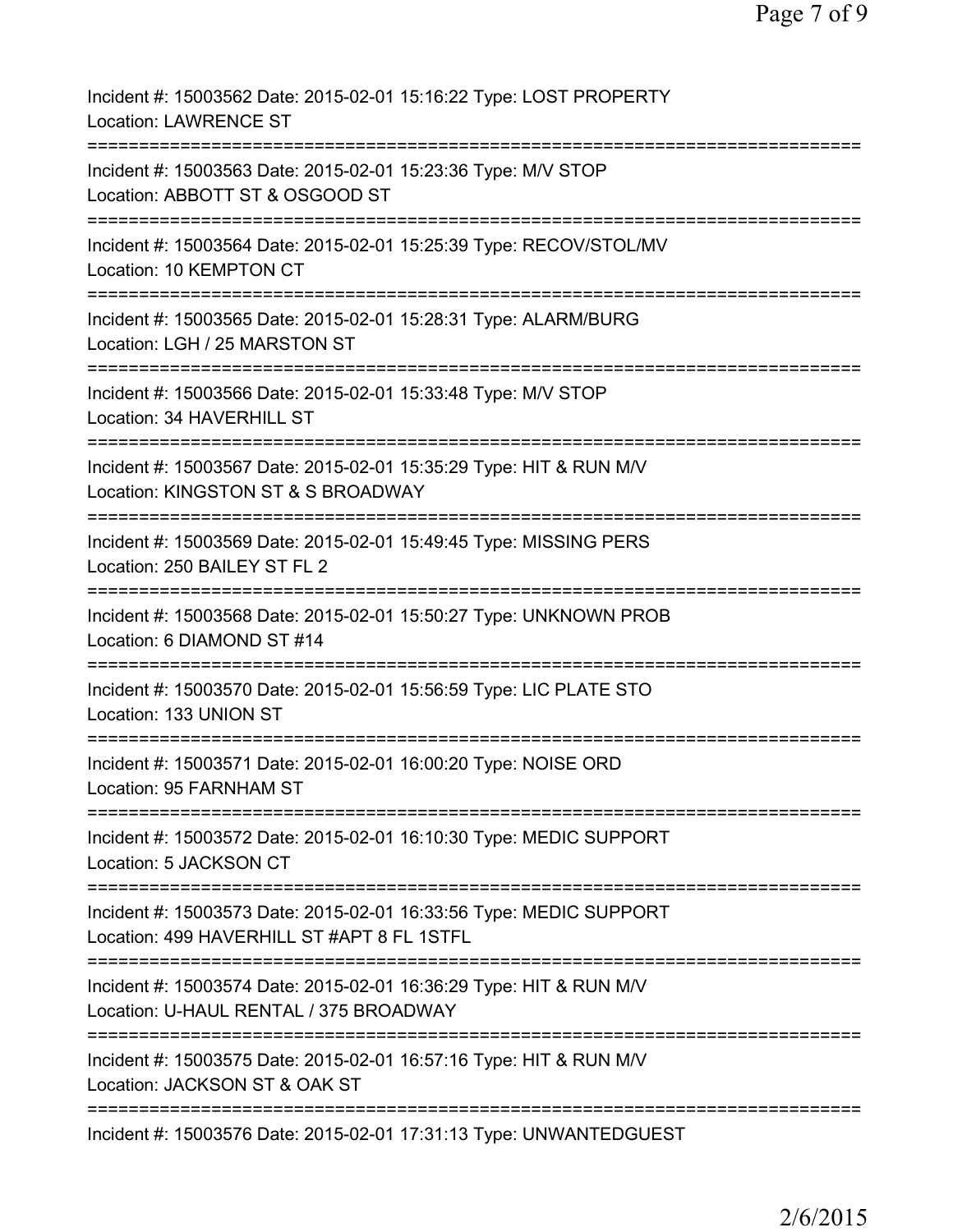| Location: MCDONALDS / 50 BROADWAY                                                                                 |
|-------------------------------------------------------------------------------------------------------------------|
| Incident #: 15003577 Date: 2015-02-01 17:49:48 Type: ALARM/BURG<br>Location: 160 WINTHROP AV                      |
| Incident #: 15003578 Date: 2015-02-01 17:56:01 Type: INVESTIGATION<br>Location: ALLSTON ST & HOWARD ST            |
| Incident #: 15003579 Date: 2015-02-01 18:25:31 Type: ALARM/BURG<br>Location: 2 COMMONWEALTH DR                    |
| Incident #: 15003580 Date: 2015-02-01 19:03:50 Type: MAN DOWN<br>Location: N PARISH RD & OSGOOD ST                |
| Incident #: 15003581 Date: 2015-02-01 19:21:19 Type: AUTO ACC/NO PI<br>Location: ALLYN TER & BERKELEY ST          |
| Incident #: 15003582 Date: 2015-02-01 19:33:51 Type: MV/BLOCKING<br>Location: ERVING AV & MYRTLE CT               |
| Incident #: 15003583 Date: 2015-02-01 19:44:15 Type: SUICIDE ATTEMPT<br>Location: 18 WINTHROP AV FL 1             |
| Incident #: 15003584 Date: 2015-02-01 19:56:10 Type: MEDIC SUPPORT<br>Location: 141 FARNHAM ST FL 1               |
| Incident #: 15003585 Date: 2015-02-01 20:13:16 Type: ANIMAL COMPL<br><b>Location: 1 GENERAL ST</b>                |
| Incident #: 15003586 Date: 2015-02-01 20:14:43 Type: MV/BLOCKING<br>Location: 90 BROMFIELD ST                     |
| Incident #: 15003587 Date: 2015-02-01 20:45:40 Type: KEEP PEACE<br>Location: 8 LEXINGTON ST                       |
| Incident #: 15003588 Date: 2015-02-01 21:04:20 Type: STOL/MV/PAS<br>Location: 134 BOWDOIN ST                      |
| Incident #: 15003589 Date: 2015-02-01 21:48:28 Type: ROBBERY ARMED<br>Location: HENNESSEY SCHOOL / 122 HANCOCK ST |
| Incident #: 15003590 Date: 2015-02-01 22:00:03 Type: SUICIDE ATTEMPT<br>Location: 18 BELLEVUE ST                  |